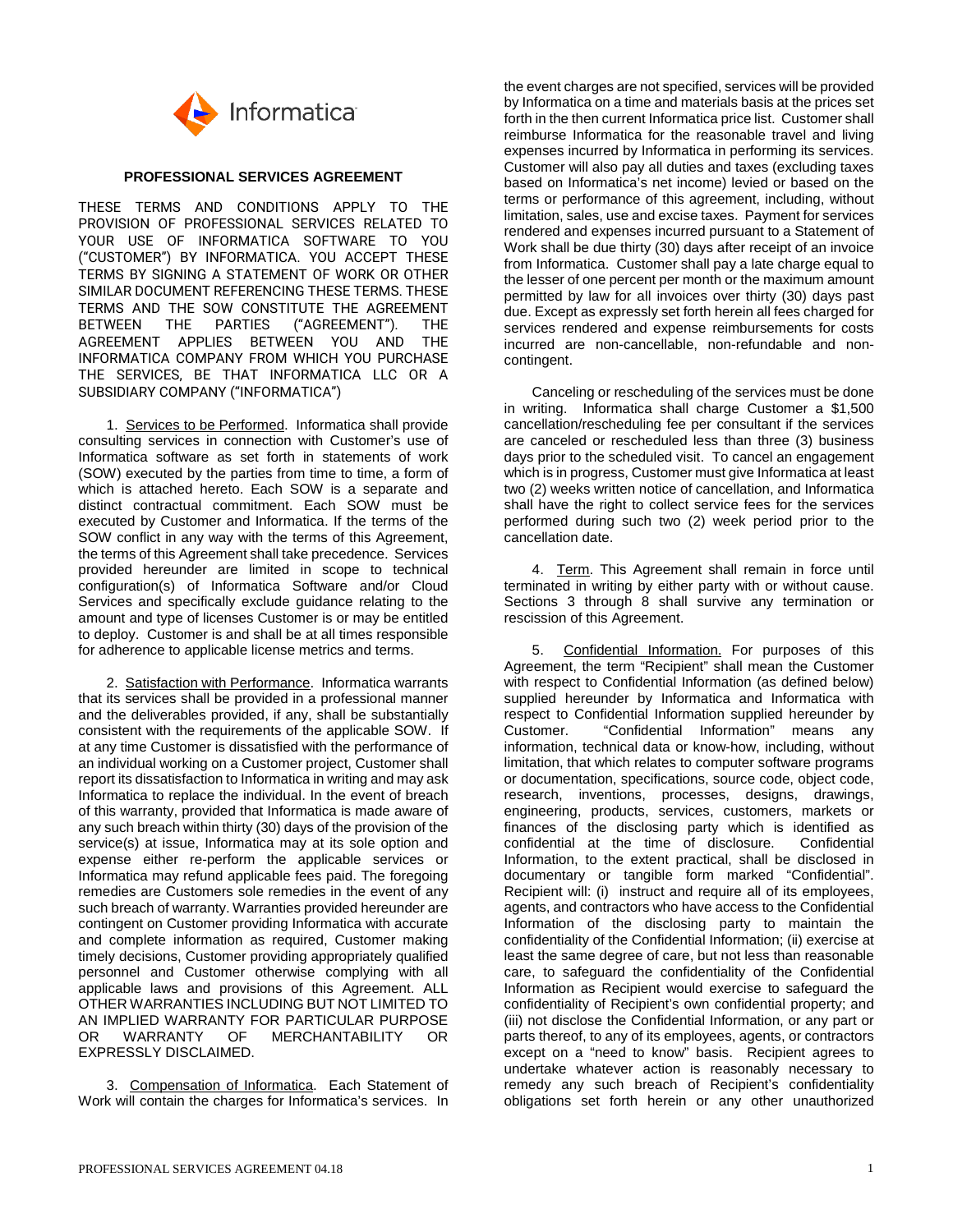disclosure of the Confidential Information by Recipient, its employees, its agents, or contractors. The confidentiality provisions of this Section shall not apply to any information which (a) Recipient can demonstrate was in its possession before receipt, (b) is or subsequently becomes publicly available without Recipient's breach of any obligation owed the disclosing party, (c) is disclosed to Recipient without restriction on disclosure by a third party who had the right to disclose such information or (d) Recipient can demonstrate was independently developed without reliance on any Confidential Information. Where the Services include the processing of personal data by Informatica, the terms of the<br>data by agreement at processing https://www.informatica.com/content/dam/informaticacom/global/amer/us/docs/legal/online-data-processingagreement.pdf shall apply to such processing, and are hereby incorporated by reference.

6. Ownership. The parties acknowledge that the material delivered by Informatica hereunder may contain material developed by Informatica under similar terms and conditions for others, and Informatica shall retain all right, title and interest in such material. No right of ownership to any Informatica intellectual property or any derivative thereof is transferred via this Agreement or by any SOW. Notwithstanding, Informatica grants Customer a, nonexclusive, world-wide royalty-free license to use, copy and authorize others to use such material (other than commercially available Informatica products and Informatica training materials) and/or deliverables provided under an SOW for their internal data processing needs only and in a manner consistent with Informatica's then current grant of license rights as is provided in Informatica's standard commercial software license agreement. Nothing contained in this Agreement shall restrain Informatica or its personnel in the use of the techniques and skills of computer operation, system design and programming acquired in the performance of services hereunder, and Informatica retains the unrestricted right to use, copy and authorize others to use any material developed by Informatica hereunder which is generic in nature and not specifically related to a Customer project or which incorporates Customer's Confidential Information.

## 7. Indemnification.

a) Informatica shall indemnify, defend and hold harmless Customer from any third party claims for any actually incurred loss, cost, damage, expense or liability by reason of bodily injury (including death) or damage to tangible property arising out of Informatica's negligent performance under this Agreement or willful wrongdoing of Informatica, provided that Customer gives Informatica prompt written notice of such claims and full information, reasonable assistance and authority for the defense or settlement of such claims provided that no such settlement shall require payment of settlement funds on the part of Customer.

b) Informatica shall indemnify, defend and hold Customer harmless from any damages or costs actually incurred as a result of a third party claim alleging that the services performed or materials delivered or any portion thereof as furnished under this Agreement infringe any thirdparty rights in a U.S. copyright or U.S. issued patent or the

trade secret rights of any third party in the United States, provided that: (i) Informatica is given prompt written notice of any such claim; (ii) Informatica has the right to control and direct the defense and settlement of such claim provided that no such settlement shall require payment of settlement funds on the part of Customer and (iii) Customer shall reasonably cooperate with Informatica in such defense. Informatica shall have no liability for and shall not indemnify Customer for work developed in accordance with Customer's specific design instructions as provided in an SOW or for a claim arising from use of a deliverable with any third party or other Customer product. In the event of any such third party claim alleging any such infringement, Informatica's sole obligation and Customers sole remedy shall be, at Informatica's sole reasonable discretion that Informatica may alter the deliverable so that it is no longer infringing, may procure for Customer the rights required so that Customer may continue to use the allegedly infringing deliverable or Informatica may terminate the license aforementioned for the allegedly infringing deliverable and refund applicable fees paid for the applicable services. These remedies are the exclusive remedies provided to Customer in the event of any claims made under this provision.

8. LIMITATION OF LIABILITY. EXCEPT IN THE CONTEXT OF AN INDEMNIFIED CLAIM UNDER SECTION 7, THE LIABILITY OF INFORMATICA ARISING FROM THE PROVISION OF SERVICES HEREUNDER, HOWEVER CAUSED, AND ON ANY THEORY OF LIABILITY,<br>INCLUDING CONTRACT. STRICT LIABILITY. CONTRACT, NEGLIGENCE OR OTHER TORT, SHALL BE LIMITED TO DIRECT DAMAGES NOT TO EXCEED THE AMOUNT OF THE SERVICE FEE PAID TO INFORMATICA FOR THE<br>APPLICABLE SERVICES. IN NO EVENT WILL APPLICABLE SERVICES. INFORMATICA BE LIABLE FOR ANY INDIRECT,<br>INCIDENTAL, SPECIAL OR CONSEQUENTIAL **CONSEQUENTIAL** DAMAGES, INCLUDING DAMAGES FOR LOSS OF PROFITS, REVENUE, DATA OR DATA USE, EVEN IF ADVISED OF THE POSSIBILITY OF SUCH DAMAGES.

9. Relationship of the Parties. Informatica is engaged by Customer only for the purpose and to the extent set forth in this Agreement, and its relation to Customer shall be that of an independent contractor. Informatica's personnel are not, and shall not be considered employees or agents of Customer for any purpose whatsoever. Informatica shall be responsible for payment of all employment taxes, fees and claims, including workers' compensation and other liabilities related to Informatica's business operations.

10. Placement Fee. If an opportunity arises in which Customer wants to employ an Informatica employee, Customer shall reimburse the Informatica thirty percent (30%) of the applicable employee's base salary.

11. General. This Agreement may not be amended except by a writing signed by an authorized representative of each of the parties. This Agreement may not be transferred by Customer absent Informatica's express written consent. This agreement shall be governed by California law, without regard to conflict of law provisions and